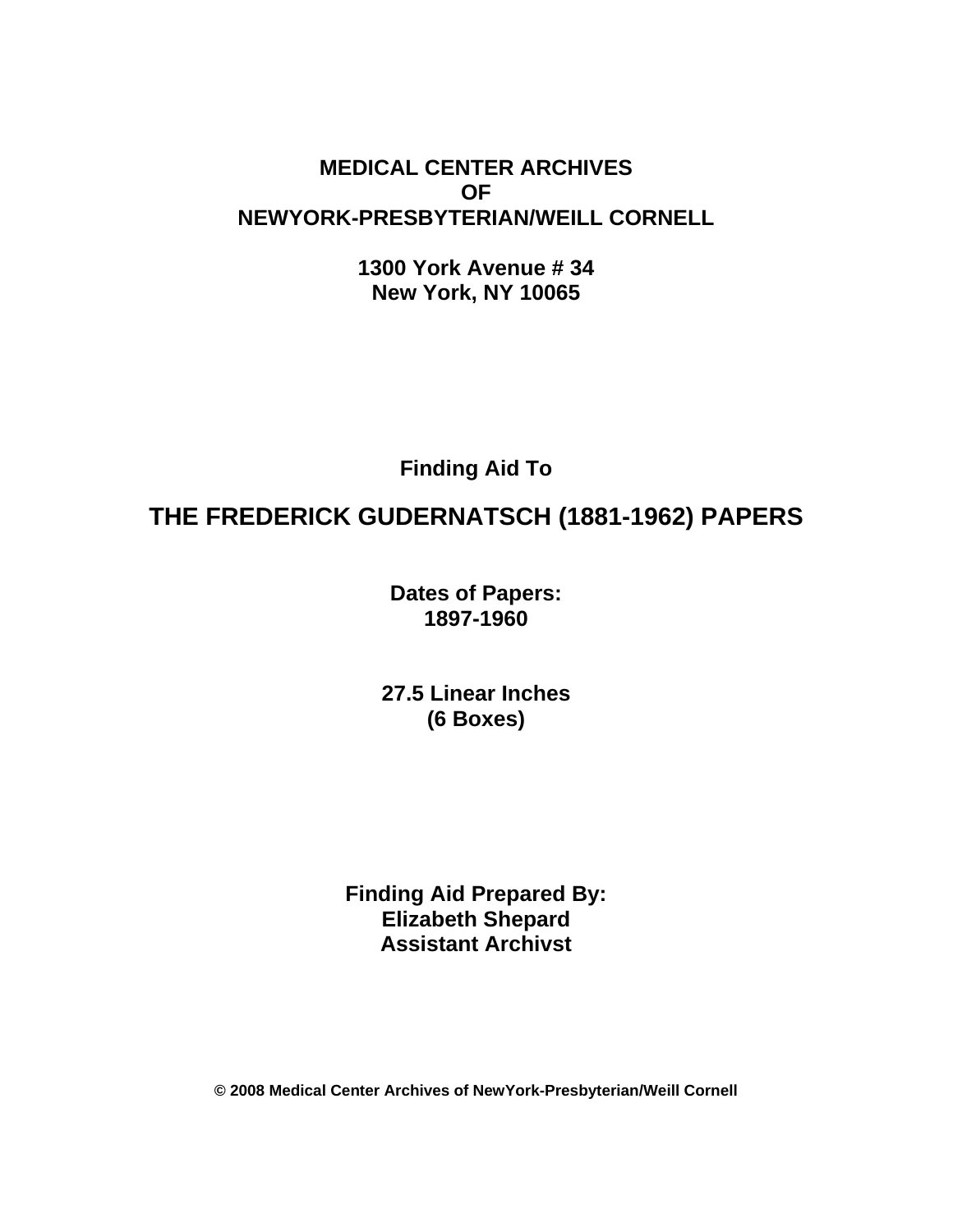## **NOTE OF PROVENANCE:**

Dr. L. Dreyfus donated the papers in August 1989.

## **BIOGRAPHICAL NOTE:**

Dr. J. Frederick Gudernatsch was born on January 8, 1881 in Eisenach, Germany. He received a PhD in Science from the German University Prague in 1910 and a PhD from University of Munich Medical School in 1912. He immigrated to the United States in 1907. From 1907-1920, he taught anatomy, histology, physiology, and endocrinology at Cornell University Medical College. He started as an instructor and was promoted to an assistant professor in 1915 and full professor of anatomy in 1920. From 1920-1943, he worked at the Hoffman LaRoche Laboratories in Nutley as a scientific advisor and later starting in 1929 the scientific director. From 1928-1946, he was a visiting research professor of biology at New York University. From 1950-1959, he worked at the Arctic Aero Medical Bibliographic Service at Cornell University Medical College.

His main areas of interest were the field of comparative physiology with an emphasis on endocrinology and chemistry of normal and pathological growth. In 1912, he was the last person to use tadpoles to measure the amount of thyroid hormone in an unknown solution to study the effect of the thyroid hormone on development. He also worked with Dr. Eugene DuBois, Chairman of the Physiology Department at Cornell University Medical College, on the exposure to cold and on the Arctic Aero Medical project based in Alaska.

He died in October 1962.

## **SCOPE AND CONTENTS NOTE:**

The Frederick Gudenatsch papers are organized into six series: General Correspondence (1952-1958), Societies Correspondence (1940-1958), Speeches and Lectures (1917-1954), Reprints (1907-1960), Drawings (1930's), and Miscellaneous (1897-1962).

### **General Correspondence, 1952-1958**

This series is arranged alphabetically by subject. It includes correspondence about the Antarctica Research (1958), Arctic Aero Medical Project in Alaska and Marine Biology Research Laboratories at Wood's Hole, MA. Also contains correspondence with Dr. Eugene DuBois, 1956-1957. Eugene DuBois was the chairman of the Physiology Department at Cornell University Medical College.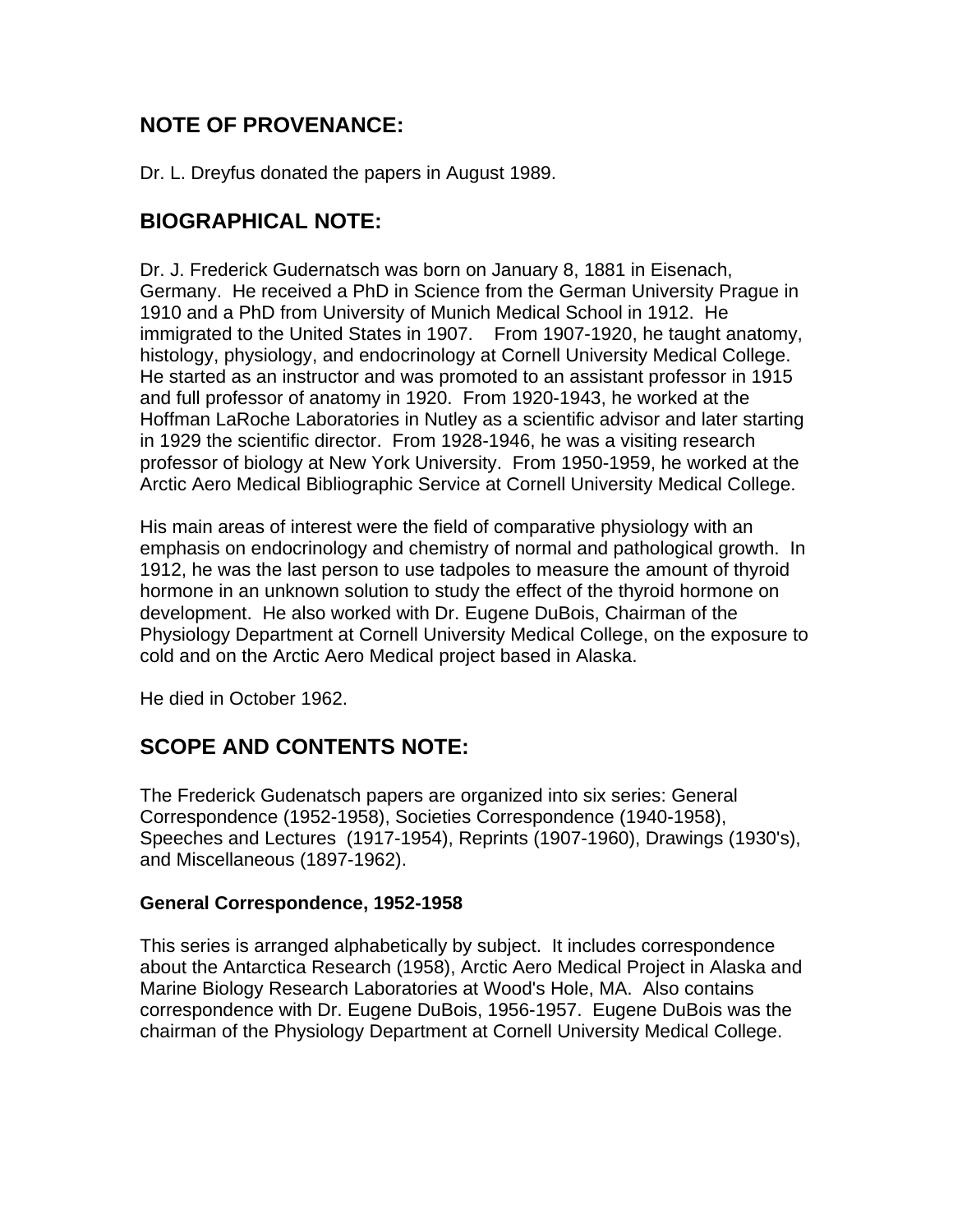#### **Societies Correspondence, 1940-1958**

This series is arranged alphabetically by organization. It includes correspondence with American Association of Anatomists, 1955; American Cancer Society, 1956; American Goiter Association, 1957-1958; American Medical Association, 1957; American Physiological Society, 1953-1957; Arctic Aeromedical Laboratory, Alaska, 1940's-1950's, Carl Schurz Memorial Foundation, 1956; Endocrimological Institute of America; Federation of American Societies, 1954; International Physiological Congress, 1952; Laurentian Hormone Conference, 1951-1958; National Academy of Sciences, 1954-1955; Society of General Physiologists, 1951-1958 and Yale Conference, 1956.

#### **Speeches and Lectures, 1917-1954**

This series, arranged chronologically, contains drafts of speeches and lectures on endocrinology, amino acids, chemistry, and hormones and their relationship to normal and pathological growth.

#### **Reprints and Drafts, 1907-1960**

This series, arranged chronologically, contains reprints and drafts of articles on his research on endocrinology, amino acids, chemistry, and hormones and their relationship to normal and pathological growth. Also includes is research using tadpoles and rats.

#### **Drawings, 1930's**

Drawings and charts for his publications and research on his feeding tadpoles and general amino acid research. Also included are galleries of the **Glands of Internal Secretion** article for Morris Anatomy.

#### **Miscellaneous, 1897-1962**

Miscellaneous material includes biographical information and questions for the New York State medical exam in 1897.

#### **BOX AND FOLDER LIST**

#### **BOX 1: GENERAL CORRESPONDENCE**

#### **Folder Description**

- 1 Antarctica Research, 1958
- 2 Barr, David, 1955
- 3 Benzinger, Rolf, 1953
- 4 Bern, Howard, 1958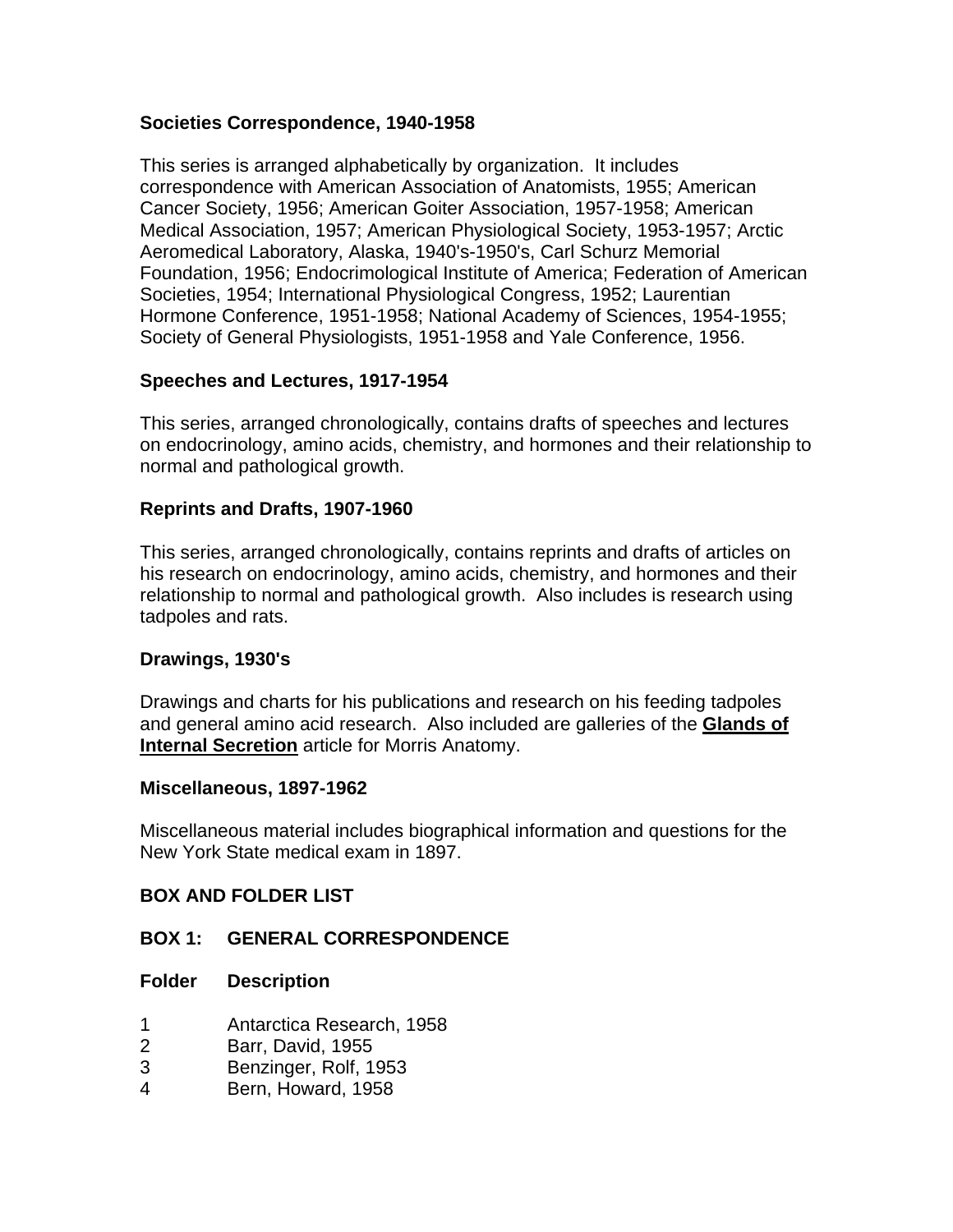- 5 Blakiston Division of McGraw Hill (Mr. William Keller), 1957
- 6 Chambers, Drs. William and Robert, 1956-1957
- 7 Albert Daub and Company and Frederick Unger Company, 1955-1958
- 8 Dill, D. B., 1958
- 9 DuBois, Eugene, 1956-1957
- 10 Du Vigneaud, Vincent and Marilyn, 1955-1956
- 11 General Biological Supply House, 1954
- 12 Giessen, U., 1957-1958
- 13 Glassner, F. X., 1955
- 14 Greenwald, Dr. Isidor, 1957
- 15 Hardy, James, 1954-1957
- 16 Hinsey, Joseph, 1955
- 17 Horton, Bill, MD, 1957
- 18 Ingle, Dwight, 1952-1958
- 19 Mothes, Kurt, 1956
- 20 Oberlin College Gilbert and Sullivan Players, 1957
- 21 Personal Correspondence, A-M, 1952-1958
- 22 Personal Correspondence, N-Z, 1951-1958
- 23 Rodahl, Kaare, MD, 1957-1958
- 24 Roth, Paul, 1955-1958
- 25 Rugh, Roberts, 1952-1957
- 26 Schaeffer, J. Parsons, 1954
- 27 Scharrer, B. & E., 1955
- 28 Siemens, H. W., 1945-1953
- 29 Simmons, Vaughan, 1955
- 30 Spek, J., 1957
- 31 Stefansson, Vihjalmur, 1955-1957
- 32 Szent-Gyorgyi, Andrew
- 33 Thauer, R., 1958
- 34 Tromp, S. W., 1957
- 35 Von Muller, Friednich, 1955
- 36 Young, Albert, 1955-1956
- 37 Zarrow, Meyer, 1954

### **BOX 2: CORRESPONDENCE, SOCIETIES**

- 1 American Association of Anatomists, 1955
- 2 American Cancer Society, 1956
- 3 American Goiter Association, 1957-1958
- 4 American Medical Association, 1957
- 5 American Physiological Society, 1953-1957
- 6 Arctic Aeromedical Laboratory, Alaska, 1940's
- 7 Carl Schurz Memorial Foundation, 1956
- 8 Endocrimological Institute of America, n.d.
- 9 Federation of American Societies, 1954
- 10 International Physiological Congress, 1952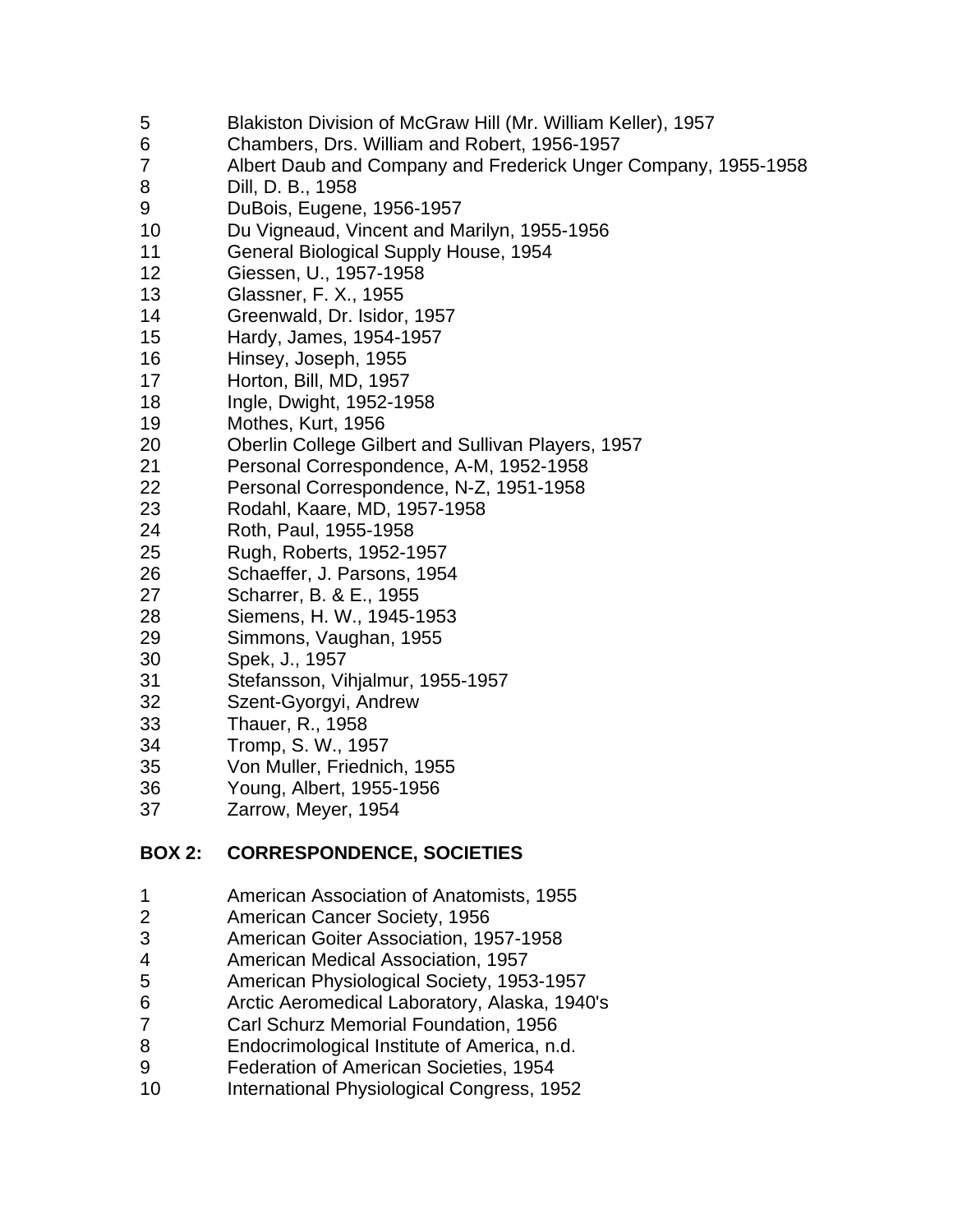- 11 Laurentian Hormone Conference, programs, 1951-1958
- 12 Miscellaneous societies, 1953-1958
- 13 National Academy of Sciences, 1954-1955
- 14 Society of General Physiologists, 1951-1958
- 15 Yale Conference, 1956

### **BOX 2: SPEECHES AND LECTURES**

- 16 "Feeding Rats on Glands of Internal Secretion," American Association of Anatomists, 1917
- 17 "Disturbances in the Development of Mammalian Embryos Caused by Radiation," New Haven Meeting, May 22, 1920
- 18 Speech on Amino Acids, December, 16, 1930
- 19 "Amino Acids as Factors in Growth and Differentiation," Montreal Meeting, 1931
- 20 "Amino Acids as the only Nitrogen Source during Growth Differentiation," Academy of Medicine, 1931
- 21 "Specific Chemical Factors Influencing Growth and Differentiation," Cold Springs Harbor Symposium, 1934
- 22 Speech on Hormones, N. Y. U. Group, April 19, 1940
- 23 Special Lecture: "The Influence of some Endocrine Factors in Tooth Development," New York University Graduate School, April 9, 1943
- 24 "Development of Endocrinology," 1954
- 25 Speech on Amino Acids, n.d.
- 26 Lecture: Endocrine and Teeth, n.d.
- 27 Lectures: Endocrine, n.d.

### **BOX 3: REPRINTS AND DRAFTS**

- 1 Reprints, 1907-1913
- 2 "Feeding Experiments on Amphibian Larvae," draft, 1912
- 3 Reprints, 1914-1918
- 4 Ueber den Wahen, draft, 1914

#### (Shelf Sep) **Gundernatsch Collected Papers,** reprints, 1915-1938

- 5 Reprints, 1920-1926
- 6 "A Great Health Campaign," draft, 1920
- 7 Reprints, 1930-1931
- 8 Die Rolle Aminos Aeuren in Wachstuma, 1931
- 9 Reprints, 1932-1935
- 10 "Differentiation as Effected by Diiodo-Tyrosine Plus Certain Other Amino Acids," 1932
- 11 "Differentiation Factor in Thyroxin," draft, 1934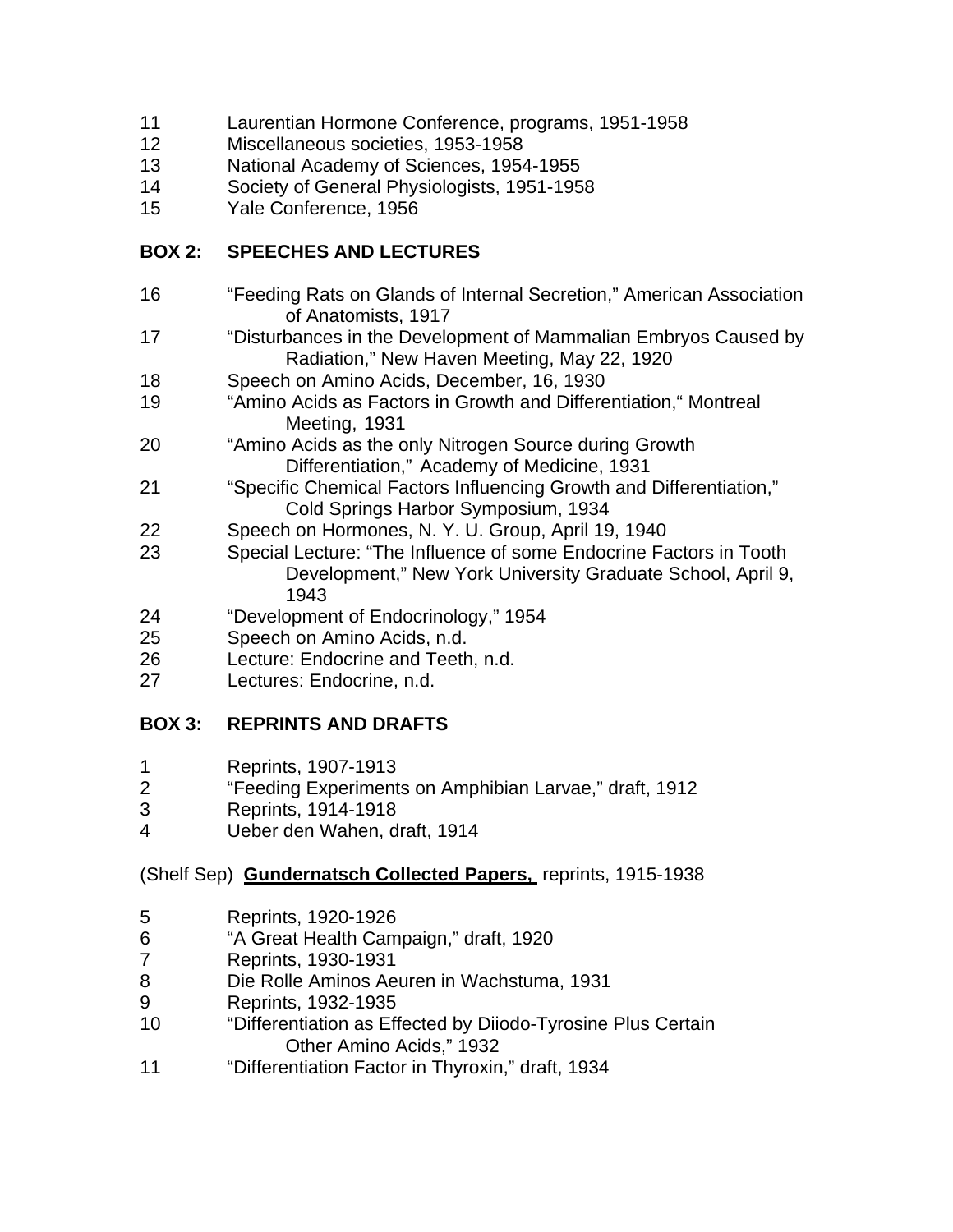- 12 "Some Observations on Modification of Thyroxin Action in Development," draft, 1934
- 13 "Factors Antagonizing the Section of the Thyroxin," draft, 1935
- 14 "Study of the Physiological Value of Amino Acids," draft, 1935
- 15 Reprints, 1936
- 16 "Study of the Physiological Value of Amino Acids," draft, 1936
- 17 Reprints, 1937-1938
- 18 "Significance Other than Nutritive of Amino Acids in Development," draft, 1937
- 19 "Cholinergic Nerves w/ Muscarine Type Transmission," draft, 1938
- 20 "Essential Amino Acids in Nutrition," draft, 1938

## **BOX 4: REPRINTS AND DRAFTS**

- 1-2 Paper on Growth, 1930's
- 3 Reprints, 1940-1944
- 4 Seminar Reports, 1941-1944
- 5 Endocrine Research, 1952
- 6 Tadpole Research, 1952
- 7 "Out of the Early Cornell Years," 1958
- 8 Reprints, 1960
- 9 "As the Lights Went Out: Three Episodes," draft, n.d.
- 10-11 Endocrine Research, drafts, n.d.
- 12 Hormone article, draft, n.d.
- 13 "Mechanics and Physiology of Development Growth and Differentiation," draft, n.d.
- 14 "The Phylogenetic History of Endocrine Structures," draft, n.d.
- 15 "Proposal for a Treatise on the Phylogenetic Significance of Internal Secretion," draft, n.d.
- 16 Sugars and Hormonal Regulators of Sugar Metabolism in Relation to the Activity of Thyroxin," draft, n.d.
- 17 Thyromine, draft, n.d.
- 18 Thymus, draft, n.d.
- 19 "Thyroid Research with Tadpoles and Rats," drafts, n.d.

## **BOX 5: REPRINTS AND DRAFTS**

- 1 Part of unknown article, n.d.
- 2 Unknown manuscript, n.d.
- 3 Unknown manuscript in German, n.d.
- 4 Unknown manuscript in German, n.d.

## **Reprints by other Cornell Faculty**

5-6 Morrell, Charles, **Anatomy of the Lower Extremity**, 1947 Morrell, Charles, **Anatomy of the Abdomen and Pelvis**, 1948